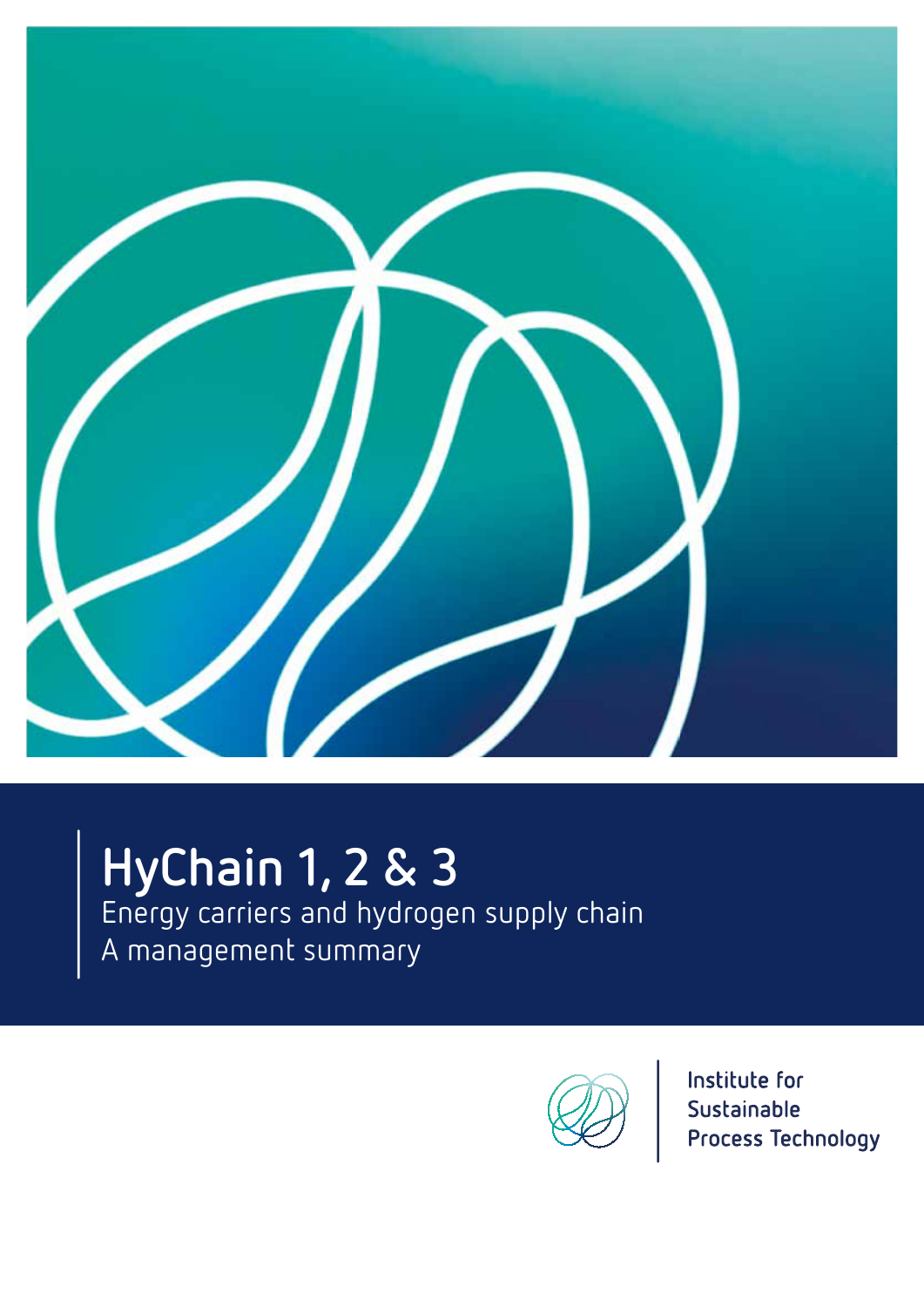![](_page_1_Picture_0.jpeg)

![](_page_1_Picture_2.jpeg)

### **Foreword**

This summary introduces the first findings of the HyChain project, carried out by ISPT and its' partners over the last year. ISPT understands the importance of working together with key stakeholders in complex topics of strategic importance linked to the energy transition. The HyChain project demonstrates this really well.

The reports, tools and data generated in the project provide a reference source that substantially contributes to the current and very active debate on how we scale up clean hydrogen in The Netherlands. The HyChain project helps understanding and interpreting the (inter) national context of the hydrogen value chain: local versus global production, estimates of when clean hydrogen may become available for which applications and at what cost. In particular the important international context is often underrrated. The HyChain project builds a facts base regarding technology, economy, and social and political dimensions of the emerging clean hydrogen market. The Netherlands is uniquely positioned to become the dominant clean hydrogen hub in Europe. Our huge potential of offshore wind, the excellent gas infrastructure and a forward-leaning industry (including network companies) all contribute to this unique position. Now let's make it happen!

Noe van Hulst, Hydrogen Envoy Dutch Ministry of Economic Affairs & Climate Policy, Chairman High-Level Advisory Panel Hydrogen at IEA in Paris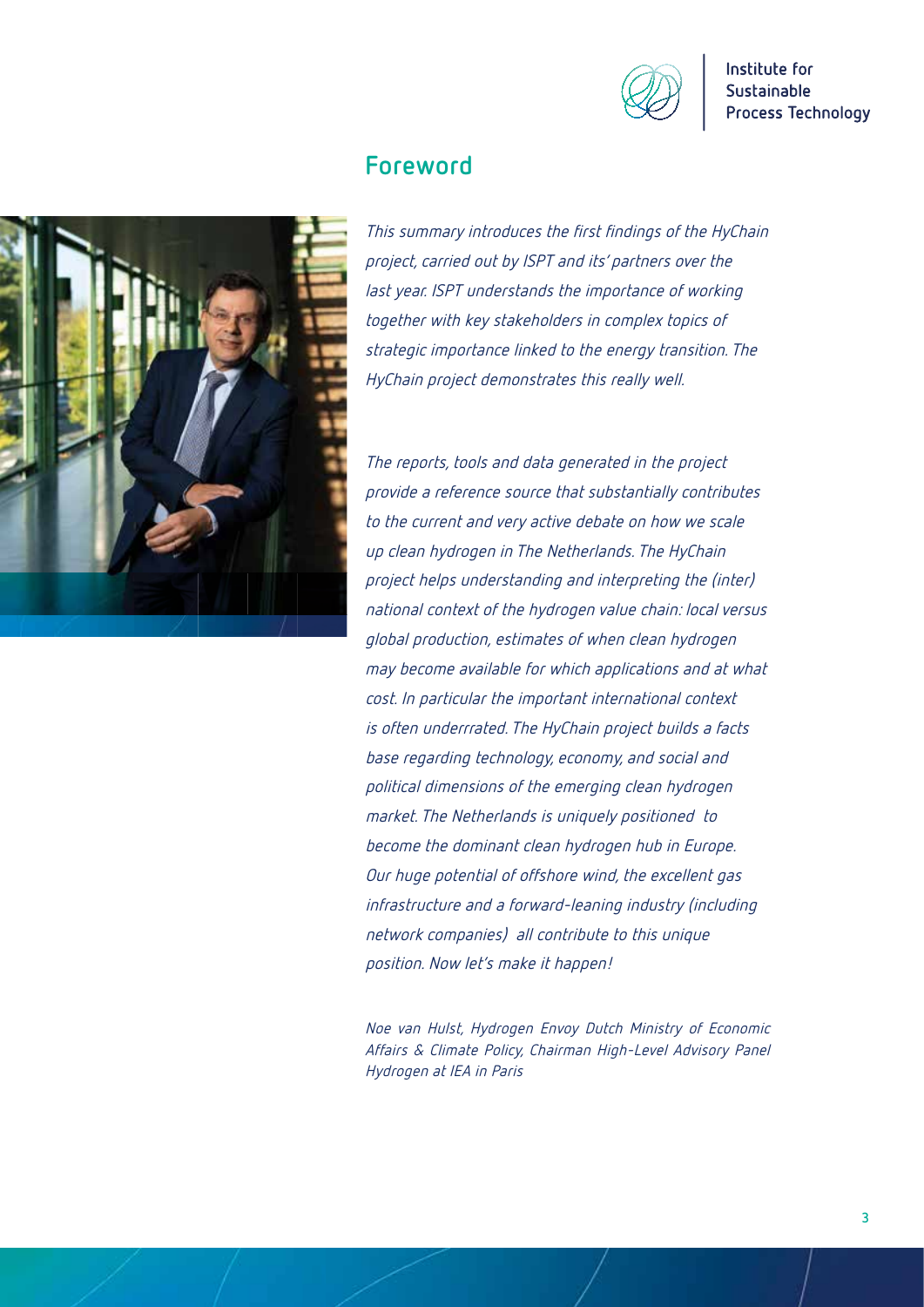## **Summary**

Hydrogen plays a vital role in creating renewable energy systems. Not only is hydrogen important in the transition to a renewable energy system, but it is also a key component of decarbonization pathways for industry.

In order to increase the understanding of the role of hydrogen in the industrial energy transition, the Institute for Sustainable Process Technology (ISPT) established the Hydrohub Innovation Program. This cooperative program runs inside the System Integration Cluster of ISPT.

As part of the Hydrohub Innovation Program the HyChain project serves a specific purpose: developing and providing a common understanding on the scale of the transition challenge, the available technologies, the correlations, hurdles and tipping points. By using this knowledge the optimum pathways to a decarbonised system can be identified. The focus is on The Netherlands, the Dutch industry, and the time horizon is chosen from today until the year 2050. The consortium consists of key industrial players and knowledge partners. First of all hydrogen demand is mapped, domestic sourcing versus import potential is investigated, and all the most suitable pathways and technologies have been identified and evaluated on the basis of their individual merits. In three sub projects HyChain 1, 2 and 3, this has resulted in three overview reports, a cost calculation model and a series of factsheets. What makes this initiative particularly valuable is the fact that it has been a multi stakeholder exercise which has lead to a supported, peer to peer (over)view, and an up-to-date fact base for further use. Each of the stakeholders in the project, and outside, can work with the material on its own, whether it is industry, policy makers or knowledge institutes. The models allow modification and introduction of specific scenario's and parameters. The initiative is continued by HyChain 4 and 5, which focuses on developing integral supply chain models in support of joint decision making and applying these to investigate both societal impact and geopolitical aspects of the emerging hydrogen economy. The current results have been presented, are accessible to the public, and are ready to be used.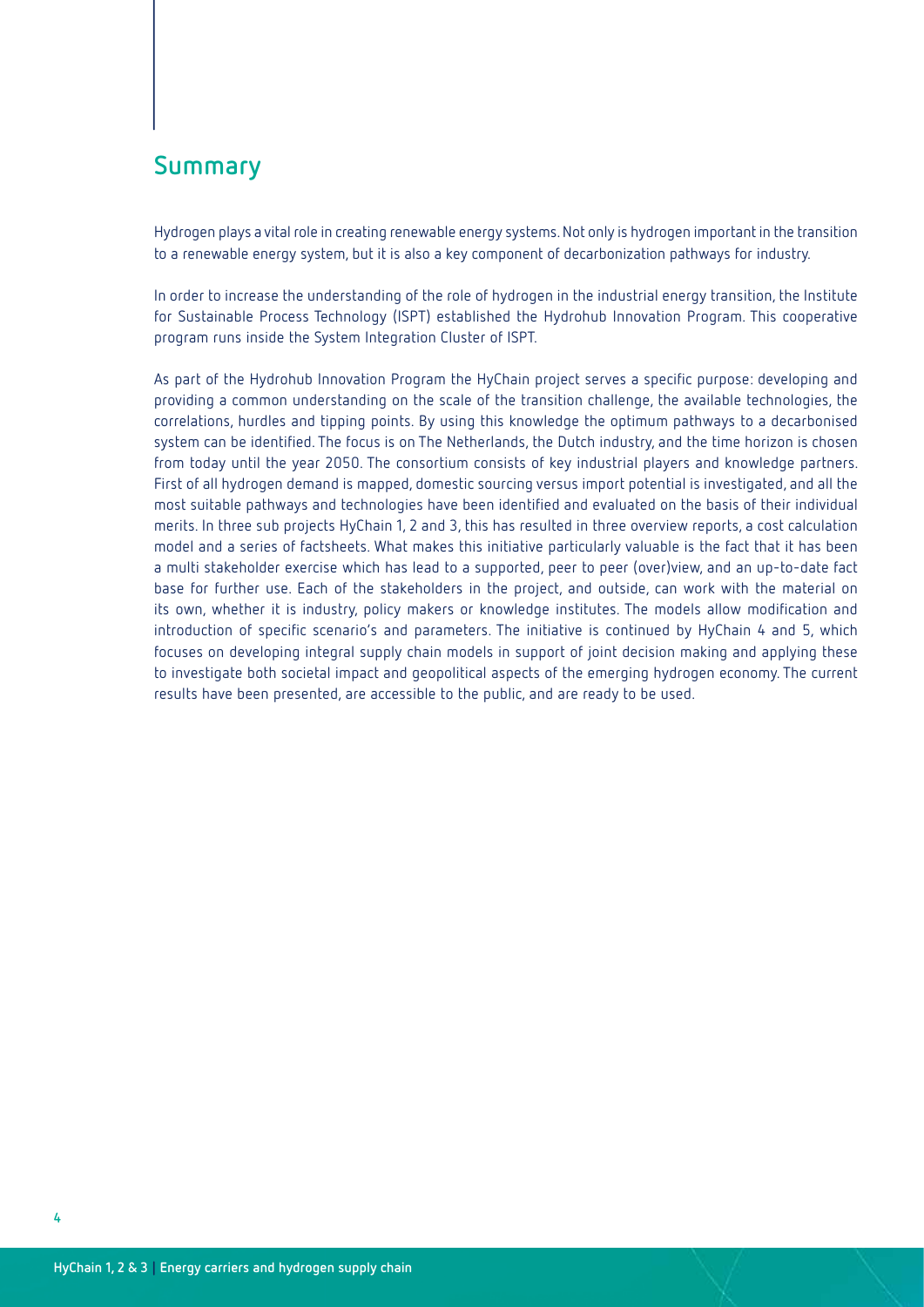![](_page_3_Picture_0.jpeg)

# **Content**

| <b>Foreword</b>  | 3  |
|------------------|----|
| <b>Summary</b>   | 4  |
| Introduction     | 6  |
| <b>HyChain 1</b> | 10 |
| <b>HyChain 2</b> | 12 |
| <b>HyChain 3</b> | 14 |
| <b>Outlook</b>   | 15 |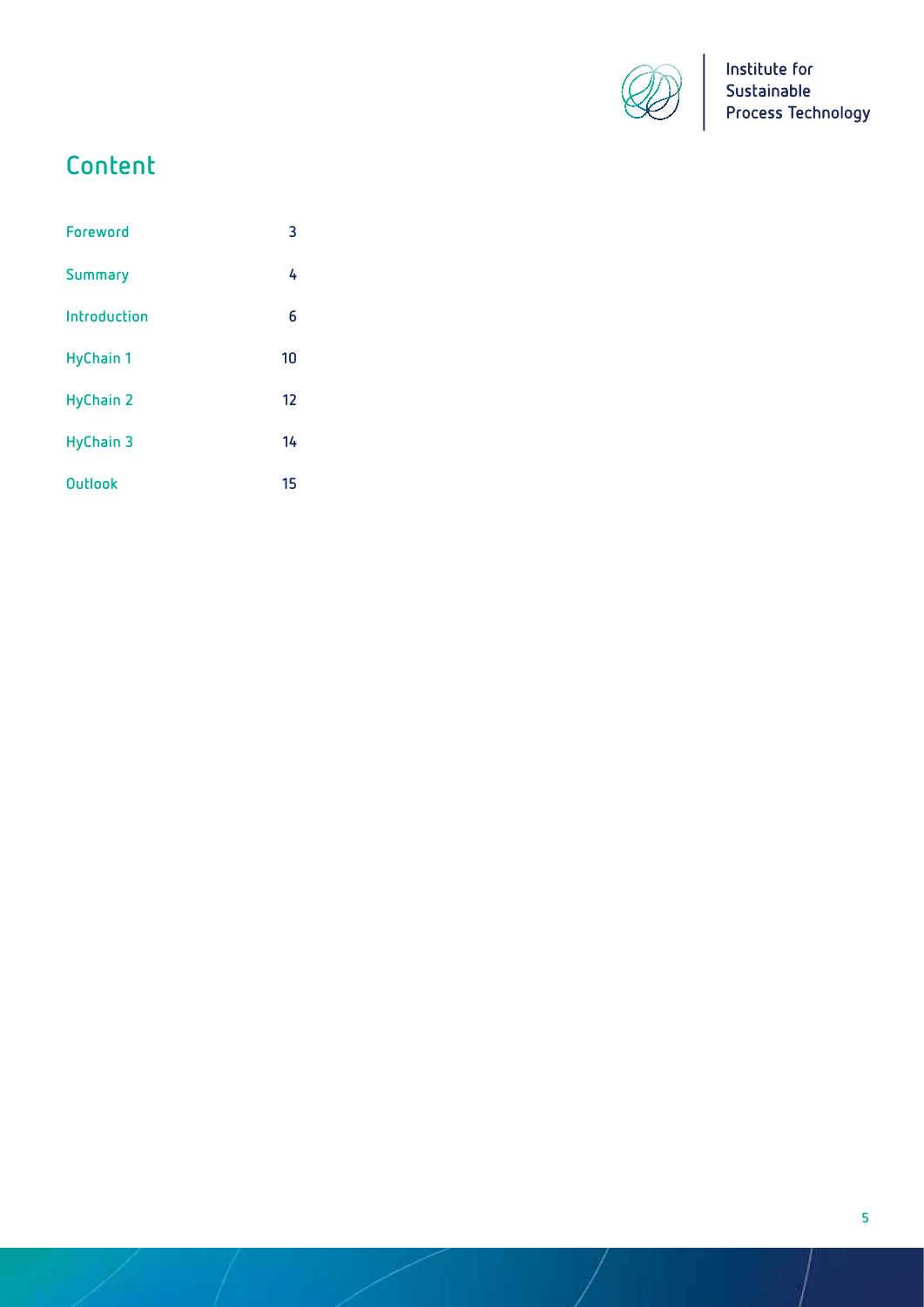### **Introduction**

With climate change and local emissions high on the public and political agenda, worldwide falling cost of renewable energy production, the development of hydrogen as an energy carrier, and green feedstock, has gained huge momentum in the past few years. The potential of hydrogen (molecules) as an energy carrier, next to electricity (electrons) and the interoperability, is more and more recognised by global leaders. Especially the positive attributes with regard to storage and transport of hydrogen is getting special attention, for these would be problematic in a decarbonised "all-electric" world, without hydrogen. When creating energy systems on the basis of wind and solar power the need for long term storage and transport solutions quickly becomes clear. The intermediate steps starting at the source of energy, via hydrogen production, transport, storage, until the point of use, altogether are called the hydrogen (value) chain. Therefore the acronym HyChain was chosen.

The background of HyChain is to gain insight at a strategic level on how the hydrogen-based supply chains produced from green energy of the future will come about and can play a role in the economy of Western Europe and the Netherlands in particular. The question is how industry can make use of hydrogen, and how it will become available. For example, how local production in industry clusters can relate to large-scale imports; how green and blue hydrogen will develop and correlate; what volumes can come available and in which timeframe the transition will take place.

ISPT brought industrial stakeholders in the value chain and knowledge partners together to discover which key questions need to be understood in order to optimally meet the needs for hydrogen during the transition to a low-carbon industry. Based on these questions, the project was divide into the following five stages:

- **1.** Understanding demand in industry Assessment of the current state and future trends;
- **2.** Understanding overseas supply Economic analysis of energy carrier production, import, transportation and storage;
- **3.** The pieces of the puzzle to connect supply and demand Technology assessment of the full value chain;
- **4.** Bringing the pieces together System assessment of scenarios for the Netherlands;
- **5.** Understanding the impact Societal and geopolitical implications.

The Netherlands, as many other countries around the world, is in the process of energy transition. This densely populated highly industrialised nation was long dependent on own natural (gas) resources, combined with (significant) imports. Netherlands is a highly developed society with strong positions in financial services, chemical industry, refining, steelmaking, horticulture, and logistics via road, water and rail. The industrial clusters find their origins in good access to low cost fossil resources combined with the conversion and logistics thereof.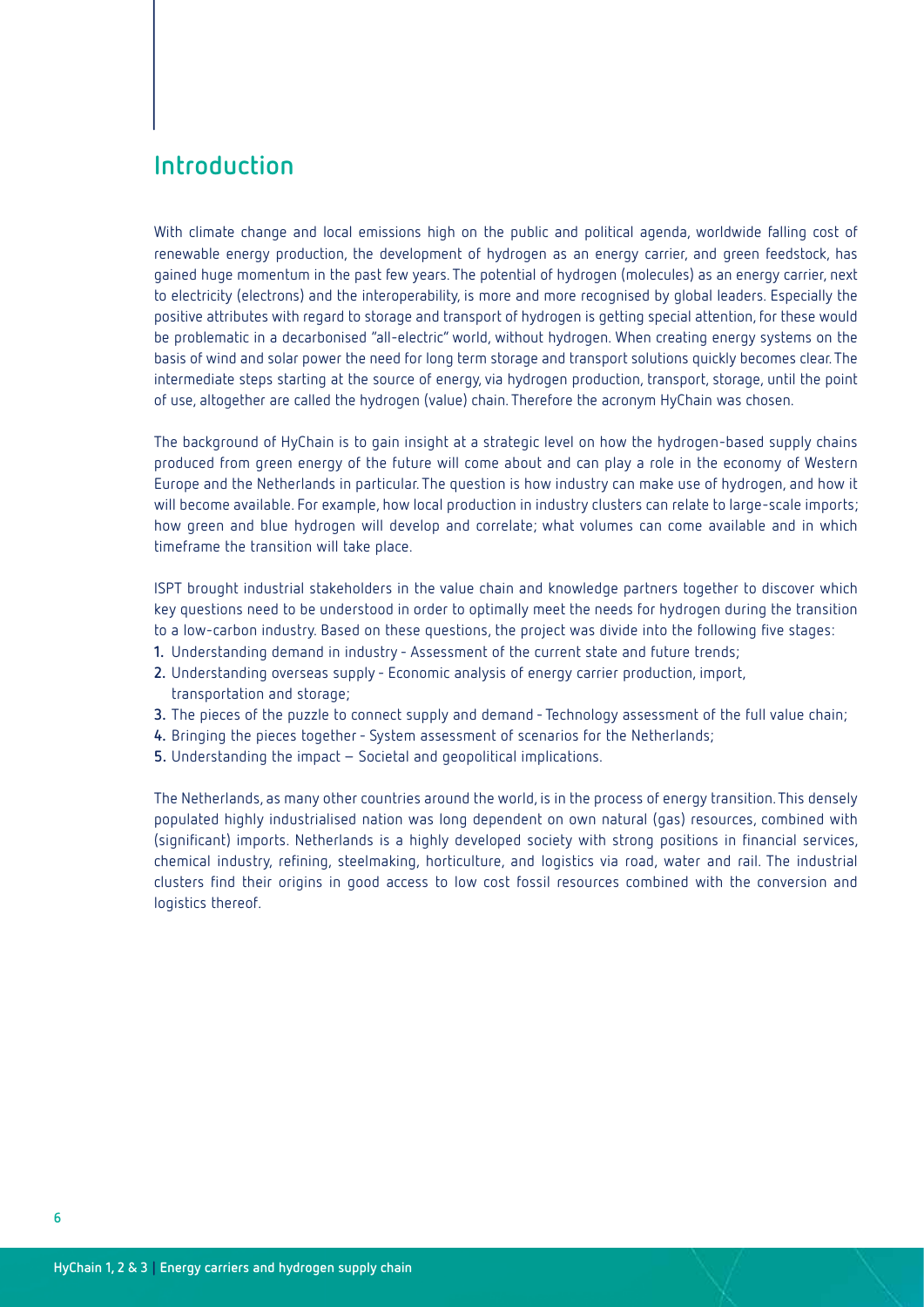![](_page_5_Picture_0.jpeg)

Delfzijl Eemshaven

The major industrial clusters are located in 5 areas (listed alphabetically):

- Amsterdam Noordzeekanaalgebied
- Delfzijl-Eemshaven-Emmen
- Geleen-Chemelot
- Rotterdam/Moerdijk
- Zeeland Vlissingen Terneuzen

![](_page_5_Picture_8.jpeg)

HyChain focuses at The Netherlands, but also takes into account the neighbouring countries, and even some sources far away. Netherlands is an importer of energy and energy carriers and a major transit country for energy carriers and intermediate products, it has a hub function.

For supply chain development it is essential to look at how the local situation is connected to the outside area. HyChain places The Netherlands and direct surrounding countries central to understand how local demand and supply can develop through the transition. The Netherlands now imports major fossil sources and may transition into renewable based energy and feedstock imports, as well as how these relate to domestic production. At the same time The Netherlands is a hub to transport much of the imported fossil sources downstream to our neighbouring countries, and even some sources far away.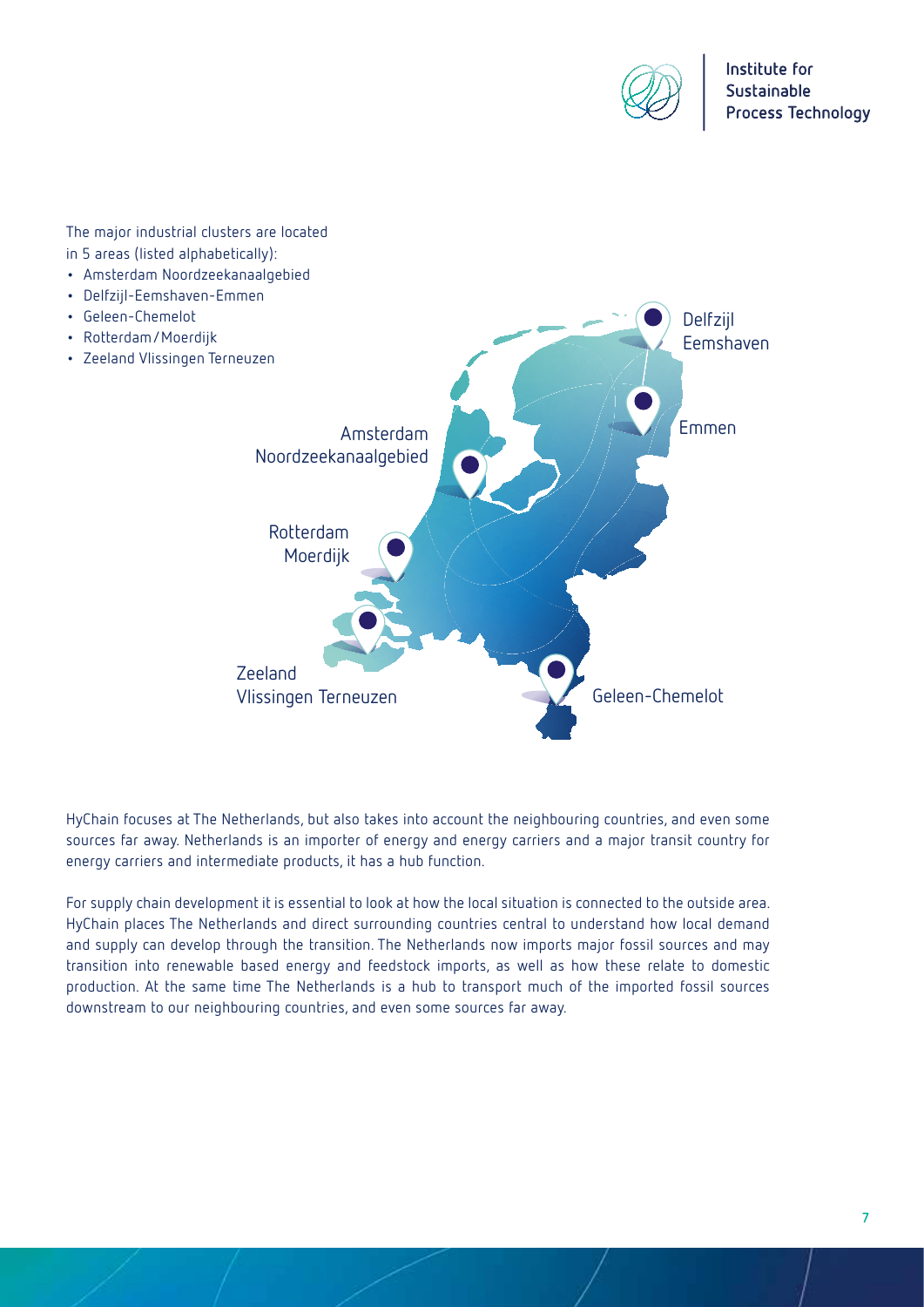### The HyChain project was set up to better understand, map, evaluate and model the emergence of renewable based supply chains. The HyChain project serves a specific purpose: developing and providing a common understanding at the scale of the challenge, the available technologies, the correlations, hurdles and tipping points.

The aim of HyChain in general is: How can we make an optimization of the full hydrogen value chain to deliver the lowest cost, carbon neutral hydrogen to Dutch industries, and which barriers and bottlenecks stand in the way?

HyChain explores the possible future role of hydrogen in different end-use sectors in the Netherlands with focus on industrial demand under transition. Furthermore the project considers other alternative energy carriers for the various demand sectors, and the system implications connected to these alternatives.

In HyChain 1 potential demand volumes for hydrogen in the future have been explored, as well as tipping points which would change the picture. In HyChain 2, (international) sources of hydrogen were mapped to examine how attractive import from different regions could be. HyChain 3 is a technology assessment that gives an overview of the technologies needed to build a supply chains – covering conversion, storage and transport technologies for transport of hydrogen and direct derivatives (e.g. ammonia, methanol, and other molecules). This database is a starting point for the next phase of the project, HyChain 4 and 5, in which integral value chains will be explored, and which will start as of 2020.

The following summarizes the key findings of each of the three projects.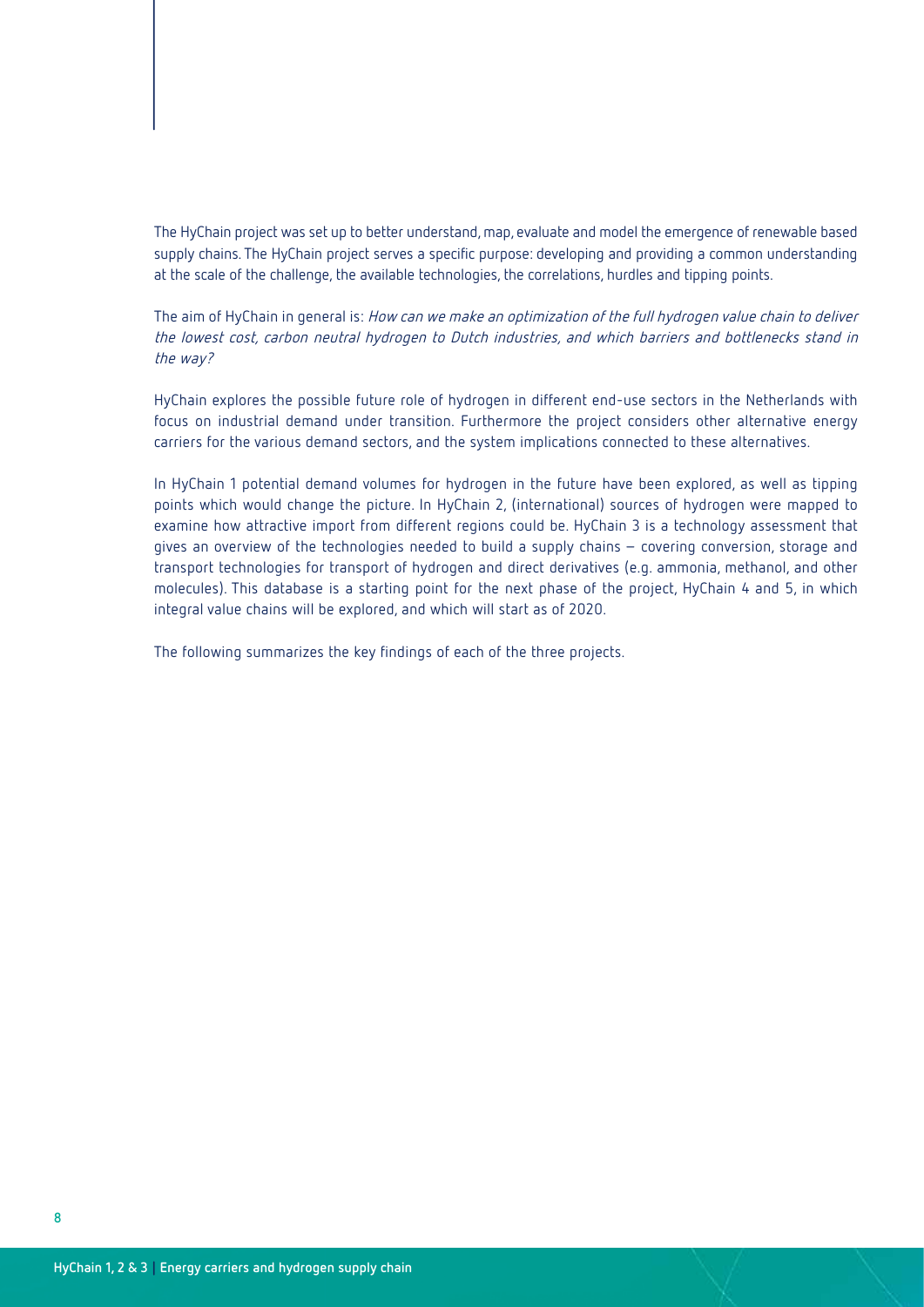![](_page_7_Picture_0.jpeg)

77

### **Marco Waas, Nouryon**

Nouryon sees itself as a player in the future hydrogen market. Even today Nouryon delivers substantial quantities of by-product hydrogen.

"HyChain is important to us because it gives us more insight into the value chain and offers the possibility to make our own Nouryon business cases and to solve the unknowns therein. The relative competitive position, the business climate for the Netherlands and thus also for Nouryon are better understood through HyChain."

### **Nicolien van der Sar and Marijke Kellner-Van Tjonger, Gasunie**

Gasunie not only transports natural gas for domestic and international use, but also stores natural gas in caverns and owns an LNG terminal. In the future there may also be a role in the transport and storage of hydrogen and as the owner and operator of large-scale open access conversion equipment. Gasunie wants to speed up the energy transition and needs insight to facilitate that process. HyChain makes a good contribution to this.

"Cooperation between the network companies (TSO and DSO) and with industry is crucial for the success of the energy transition. HyChain shows that hydrogen is an indispensable link in the energy transition, whether it is green, blue or yellow (import) hydrogen. Gasunie has experienced the process and cooperation as transparent and open. The findings were well shared among the partners. ISPT has played an important role in establishing connections between stakeholders. Collaboration is important and ISPT has facilitated this well."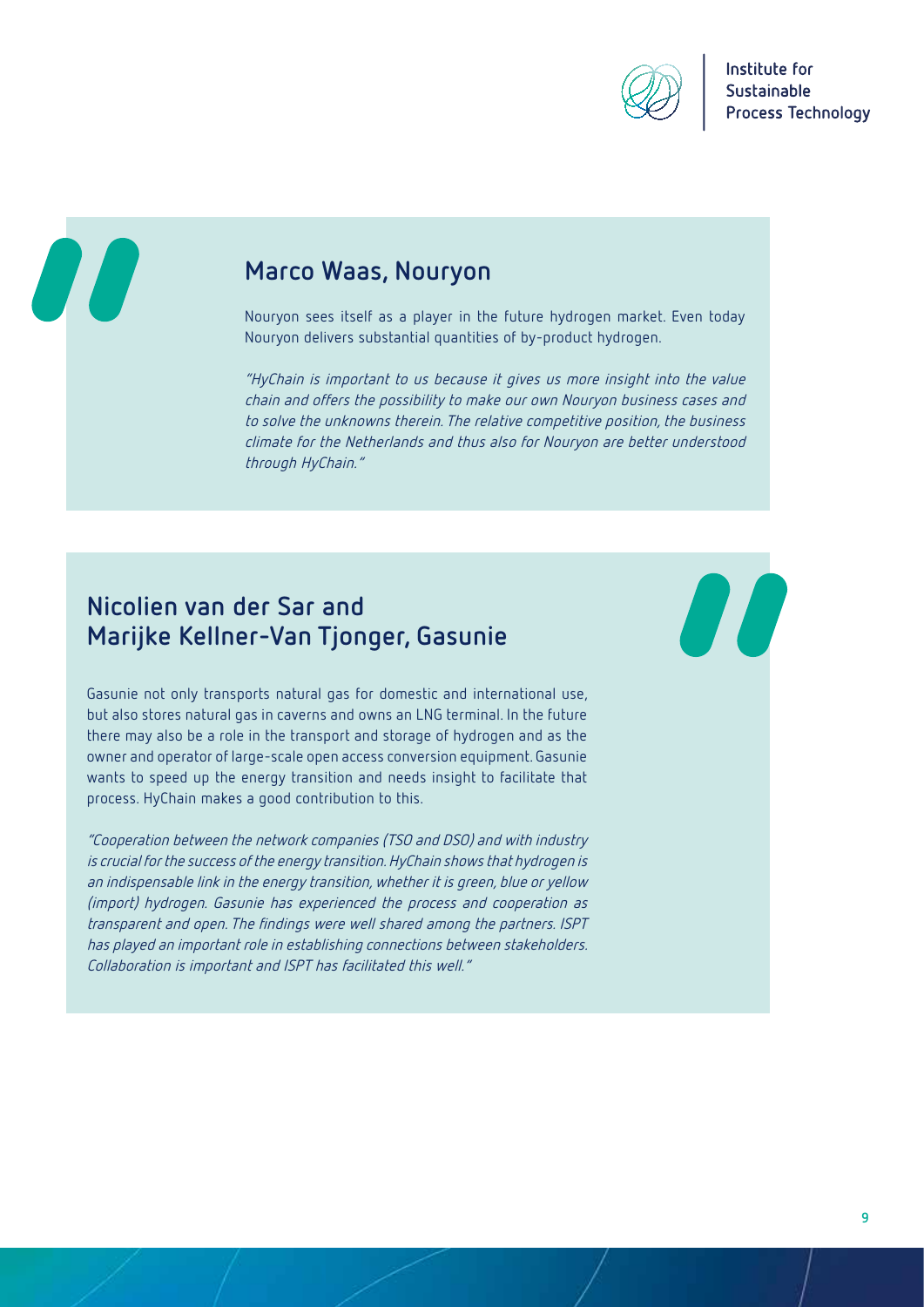# **HyChain 1**

HyChain 1 investigated the development of expected demand for hydrogen in the industry, as energy carrier and feedstock, and provided insight into technological applications.

### **What are the tipping points influencing the shift from incremental change towards rapid growth in a hydrogen economy, across various sectors. In other words, what set of conditions gets the system really rolling?**

The leading question here was how energy and feedstock demand in the process industries may change when aiming to become carbon neutral. The main focus of the HyChain 1 report is to explore the major tipping points influencing the shift from incremental change towards rapid growth in a hydrogen economy, across various sectors. The work performed involved literature research, workshops and interviews and building demand scenarios. The outcome resulted in a report.

#### **The key takeaways of HyChain 1 are:**

- Netherlands is Europe's second largest hydrogen producer estimated at 10 billion m3/a (~800kt/a).
- The Netherlands are well-positioned, based on the potential of offshore electricity production at the North Sea, existing gas infrastructure and the large industrial and maritime sector.
- Enough storage capacity for hydrogen in salt caverns can be created in 2050 to meet seasonal fluctuations in national demand. This is a real opportunity for the Netherlands.
- The study reveals there is a large uncertainty in the projected future use of hydrogen in The Netherlands, therefore a minimum (0,8Mton/a) and maximum (13Mton/a) scenario has been investigated.
- Uptake of domestic hydrogen is not only determined by its competitiveness with import of hydrogen, but also by the extent in which large quantities of offshore wind must be integrated into the energy system (supply driven).
- Any scenario with considerable hydrogen demand as energy carrier, will rely on considerable amounts of hydrogen import.
- In the maximum scenario, the largest demand sectors are: aviation, shipping, industrial heat and feedstock. (Followed at distance by built environment and mobility). Aviation and shipping together could account for almost half of the total annual demand.
- Additional imports of hydrogen would roughly account to three times the required maximum demand scenario to cover the current volumetric turnovers of energy through the Netherlands.
- Closely following and connecting to developments in neighbouring trade partner countries like Germany is absolutely necessary.
- A shift from solid and liquid energy carriers to gaseous hydrogen means that Dutch exports can face competition from surrounding countries with a gas infrastructure.
- Biomass potential (availability, price, market uptake) has a very large influence on the final hydrogen demand.
- Acceptance of CCS will have impact on availability of hydrogen, so do certificates of origin.
- Safety perception of hydrogen is a critical element. Early application of hydrogen in mobility sector could lead to early societal acceptance.
- Competitiveness of domestic green hydrogen will influence how easy a 95% CO2 emission reduction pathway is likely to be.
- Availability of offshore wind is an enabler for green hydrogen production and green hydrogen production is an enabler for offshore wind.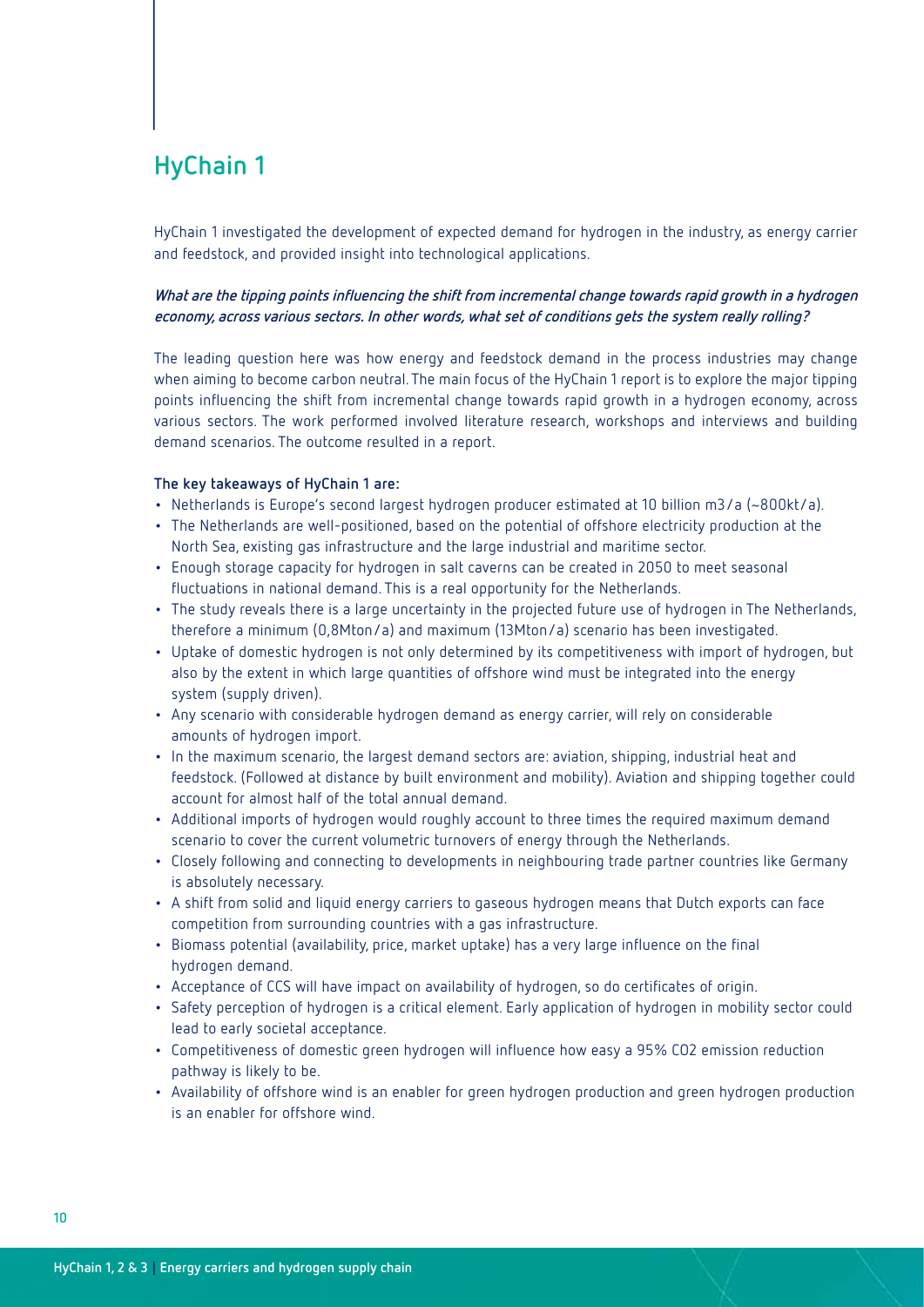![](_page_9_Picture_0.jpeg)

![](_page_9_Picture_2.jpeg)

### **Kees Biesheuvel, DOW**

80

Dow today supplies by-product hydrogen and is (also) a buyer of hydrogen in the future, so HyChain is very relevant to us. Now we get our carbon from oil derivatives, in the future with hydrogen we get the carbon from circularity and industrial symbiosis. I would say "HyChain is beyond the hype of hydrogen"

"The Kalavasta model revealed that the global availability and production of hydrogen is not as evident as you might expect from a technical point of view. This has less to do with technology, much more with politics, and access to finance, for example. This is important to recognize when making choices for local production or import. By discussing with stakeholders, irrespective of short-term and commercial interest and / or politics, and looking for certainties and facts, it has contributed to a better and more shared image. Companies are looking for these securities. This would have been more difficult without HyChain. In the energy transition it is important that policymakers also see that larger whole, there are sometimes step functions in the global system change. HyChain provides insight into global developments, likely landing sites of hydrogen demand (sectors) and the correlations."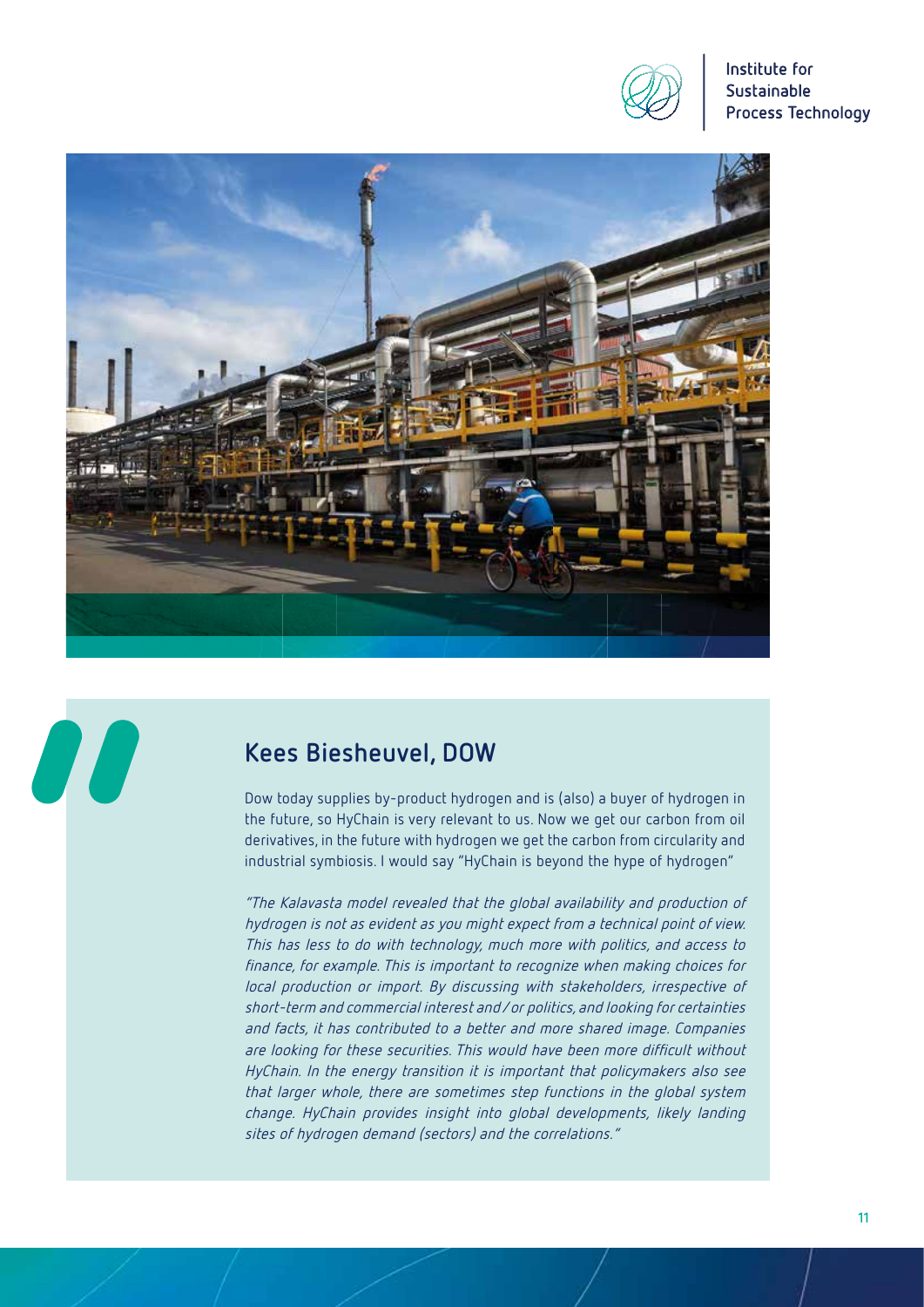# **HyChain 2**

HyChain 2 is all about the role of hydrogen import. It focuses on the cost implications of importing renewable electricity, hydrogen and hydrogen carriers into the Netherlands from an ultimately 2050 perspective. To a background where the domestic demand of today (0.8Mt/a) may increase at minimum twofold and maximum by a factor of 20 to a quarter of current global production volume. A value chain approach is required to evaluate realistic and suitable options to meet the hydrogen demand scenario's. The outcome resulted in a report and a cost model that is available in Microsoft Excel.

### **Which flows of energy carriers derived from renewable electricity (and in which form) could flow through the Netherlands in 2050, based on lowest costs?**

Three main routes of import have been investigated and compared in a model (calculation tool), taking into account a range of supply modes, hydrogen carriers and potential geographical sources of origin. A number of these options have been modelled and results are provided in the report. The model allows modifications and own investigations based on different assumptions and parameters.

The developed high level cost based model calculates the costs of importing renewable electricity, hydrogen and hydrogen carriers from virtually every country in the world to the Netherlands, using a greenfield approach and 2050 as a reference year. The model is accessible to the public and is accompanied by a user guide and a more extensive technical documentation.

The model considers three main *import* routes:

- **1.** Renewable electricity generated and transported via high voltage direct current (HVDC) cables to the Netherlands, where it can be used to run an electrolyser to produce hydrogen;
- **2.** An electrolyser fed with renewably produced electricity abroad and the resulting hydrogen is transported to the Netherlands via a gas pipeline;
- **3.** Renewable hydrogen produced abroad is used to produce a hydrogen carrier which is transported to the Netherlands by ship, where it can be used directly or the hydrogen can be retrieved.

#### **The key takeaways of HyChain 2 are:**

- The report features four main chapters i) model user guide, ii) extensive technical documentation iii) results model base settings and variations, iv) collection of country profiles.
- The first results from the model with base settings and base country and technology parameters show limited hydrogen import opportunities: cost competitive hydrogen is generally sourced from within Europe, or from North Africa and the Middle East, transported via gas pipelines, occasionally via HVDC cables and carriers only when these will be used directly as feedstock.
- When departing from the base scenario and using Dutch capital to finance the supply chain, more opportunities arise. Reduced capital risk due to weighted average cost of capital (WACC) effects.
- The model allows to evaluate various base cost dynamics and is sensitive to specific scenario's. It is not a pricing model, and once taxes and incentives are introduced outcomes can look different.
- Eight country profiles are embedded in the current model i.e. Canada, Morocco, Spain.
- For many counties local production cost of renewable electricity, hydrogen and hydrogen carriers are lower than in the Netherlands. Including transport cost and an international renewable energy certification (IRECS) scheme could lead to a viable option on cost basis.
- The developed model gives useful insights and provides guidance, however more work is needed in simulation of specific scenario's and for model verification (HyChain4).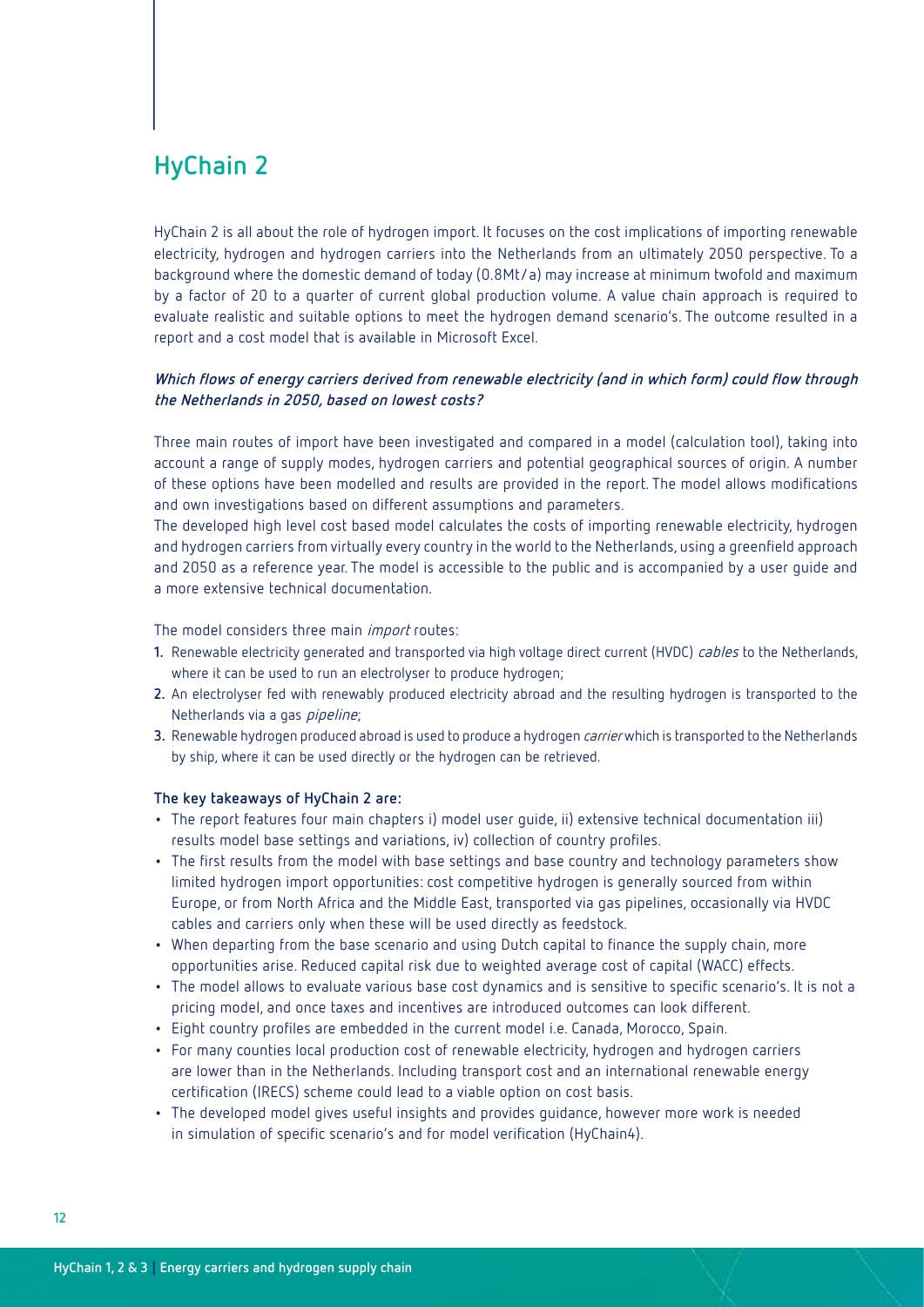![](_page_11_Picture_0.jpeg)

![](_page_11_Picture_2.jpeg)

# **Rob Stevens, YARA**

00

Together with our partners we have recently readied a significant hydrogen infrastructure project on an industrial scale: 12km pipeline between Dow and YARA, based on a reused natural gas pipeline. YARA in Sluiskil is traditionally a major consumer of natural gas for the production of fertilizers. The subject of hydrogen for us has already become a daily reality.

"HyChain offers the tools to make better estimates of the cost differences between the various options. What is the relationship between domestic demand and generation and import potential. This is also strategically important information for The Netherlands as a trading country. It is very important to properly understand which part of the energy supply we can electrify from the Industry, Mobility, High-temperature heat sectors, and which part can and must be covered with molecules. The added value of ISPT is in bringing together several parties, in order to get a broader picture. Together you know more than alone. The datasets are becoming more robust."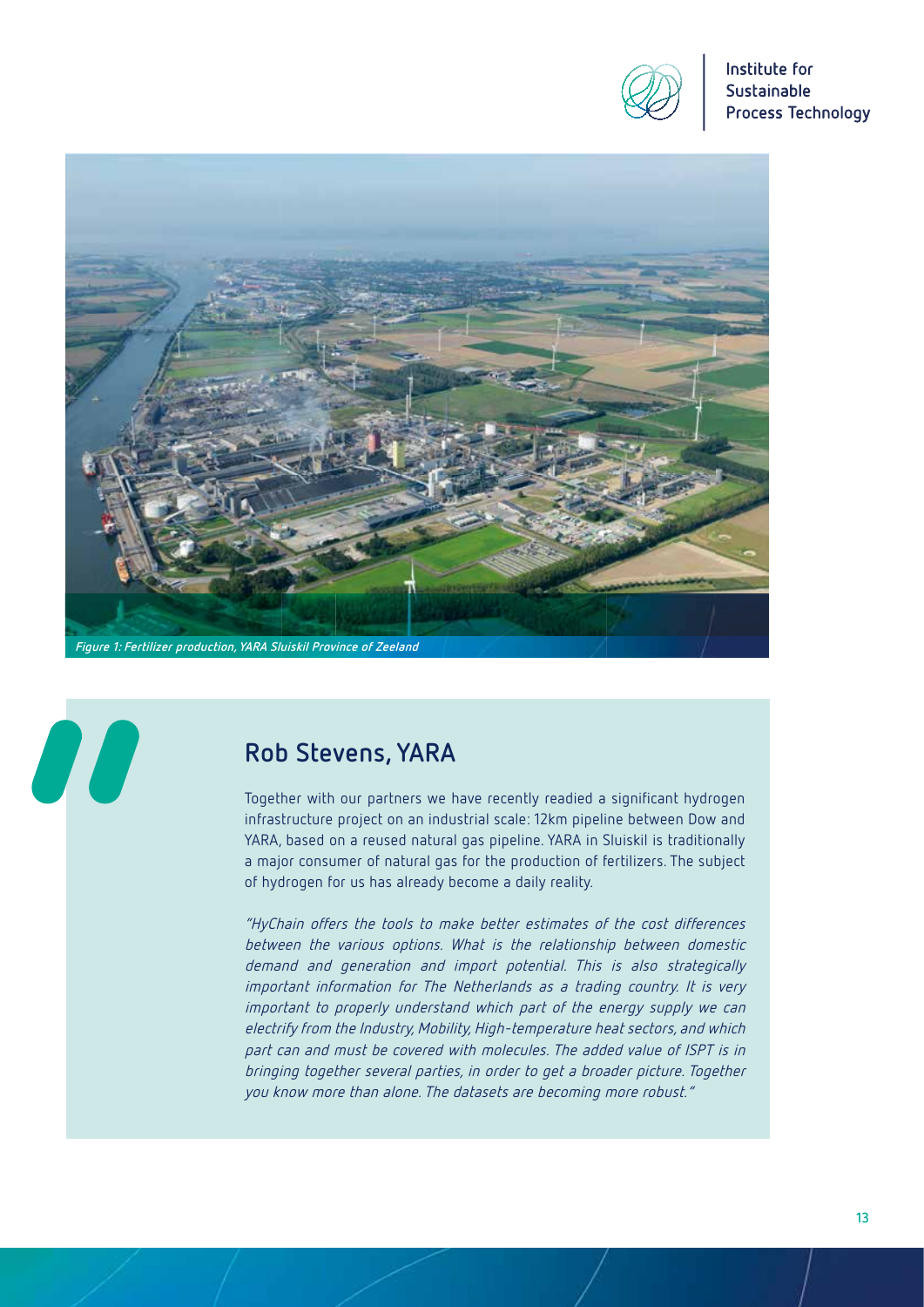# **HyChain 3**

HyChain 3 provides fact sheets of the individual building blocks that form value chains, an overview of technologies for conversion, storage and transport.

In a collaborative effort between industry parties and research institutions, key information was collected into fifty-nine fact sheets on technologies for production, conversion, storage, transportation, and reconversion of hydrogen. Next to quantitative information, qualitative risks or opportunities that are known to be associated with specific technologies have been explored and mapped. The outcome resulted in a report and a factsheet database in Microsoft Excel.

At current stage this represents the largest single reference work in the public domain and can be a key reference manual to serve as a starting point for further analysis on hydrogen supply chains. The main research questions for this project include:

- What are the main technologies in the full value chain of hydrogen generation, conversion, storage, and transportation?
- What parameters (social, economic, technological, and environmental) will determine the future use of these technologies in the value chain?
- How do the technologies score on each of these parameters?

The technologies are divided into five categories: Production of hydrogen (P), Conversion to energy carriers (C), Transportation (T), Storage (S), and Reconversion to hydrogen (R). All with quantitative KPI's and known risks and opportunities.

#### **The key takeaways of HyChain 3:**

- A series of fity-nine factsheets have been developed.
- The technologies have been mapped and evaluated which lead to quantitative KPI's and quality assessment matrices (XLS) per building block.
- Most reconversion options were outside the scope of this work except Ammonia, LOHC and NaBH4.
- The developed data set can be used for the next project HyChain 4, Simulation or stand alone reference for separate work.
- The results of this current stage of work are not harmonised because of different methods of data collection and data sources.
- This project does not evaluate how technologies can be linked to develop supply chains. Thus, harmonizing e.g. in terms of size, flowrate how technologies can be added up together needs to be looked at in follow-up work.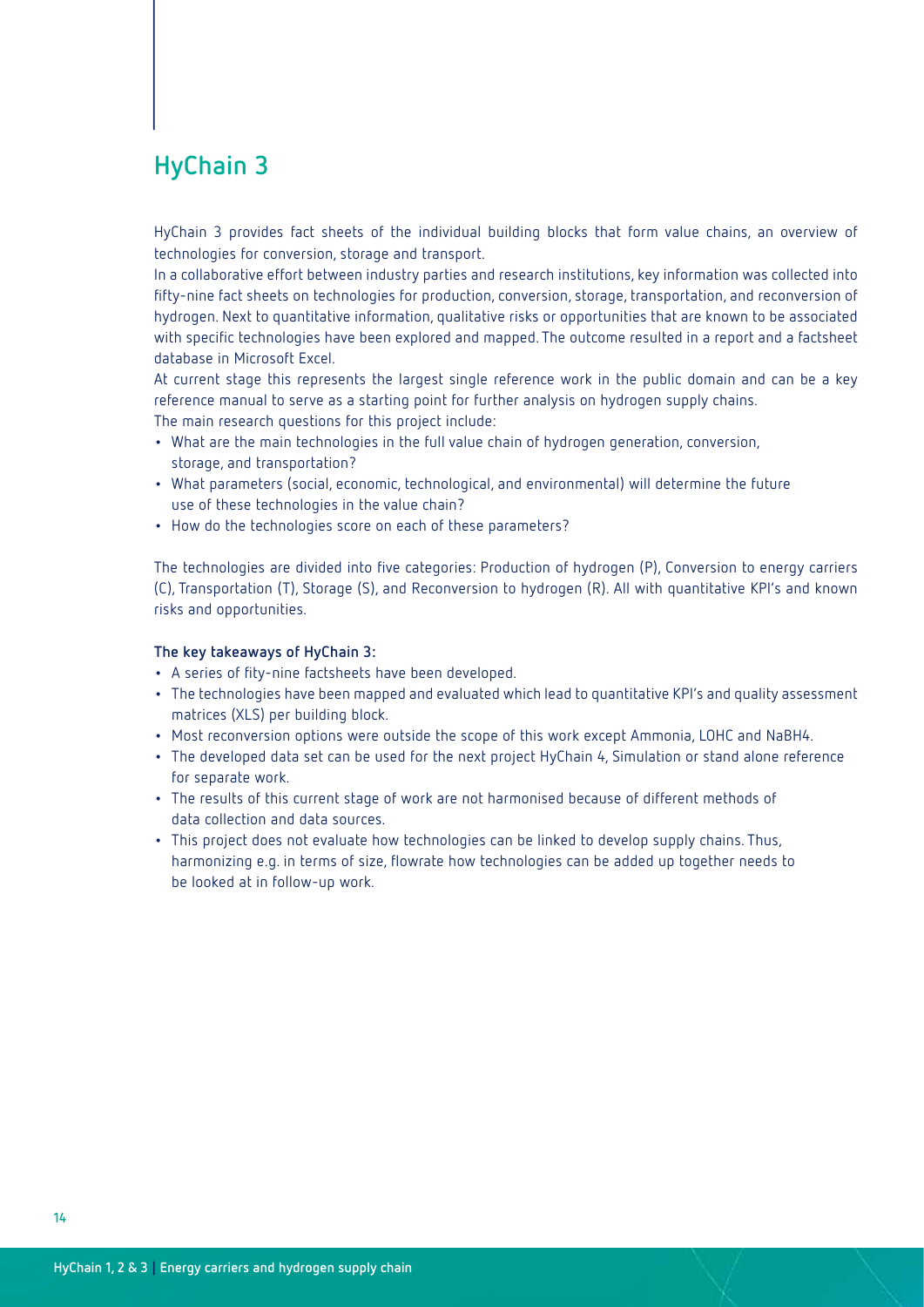![](_page_13_Picture_0.jpeg)

# **Outlook**

The first three HyChain projects have resulted in an extremely valuable dataset and common understanding. However this is a static picture.

HyChain 4 will help answer key questions that producers and logistics companies are currently facing about how and where hydrogen will be produced, transported, stored, and used in the Netherlands in the coming decades. This will play a key role in supporting all of the supply chain actors in deciding which infrastructure to develop, which technologies to invest in, and which partnerships to establish in the coming decades. Data-driven modelbased assessment of scenario's will help gaining better and deeper insights. How will chains develop over time? Building chain models that link supply and demand and make investment choices more robust.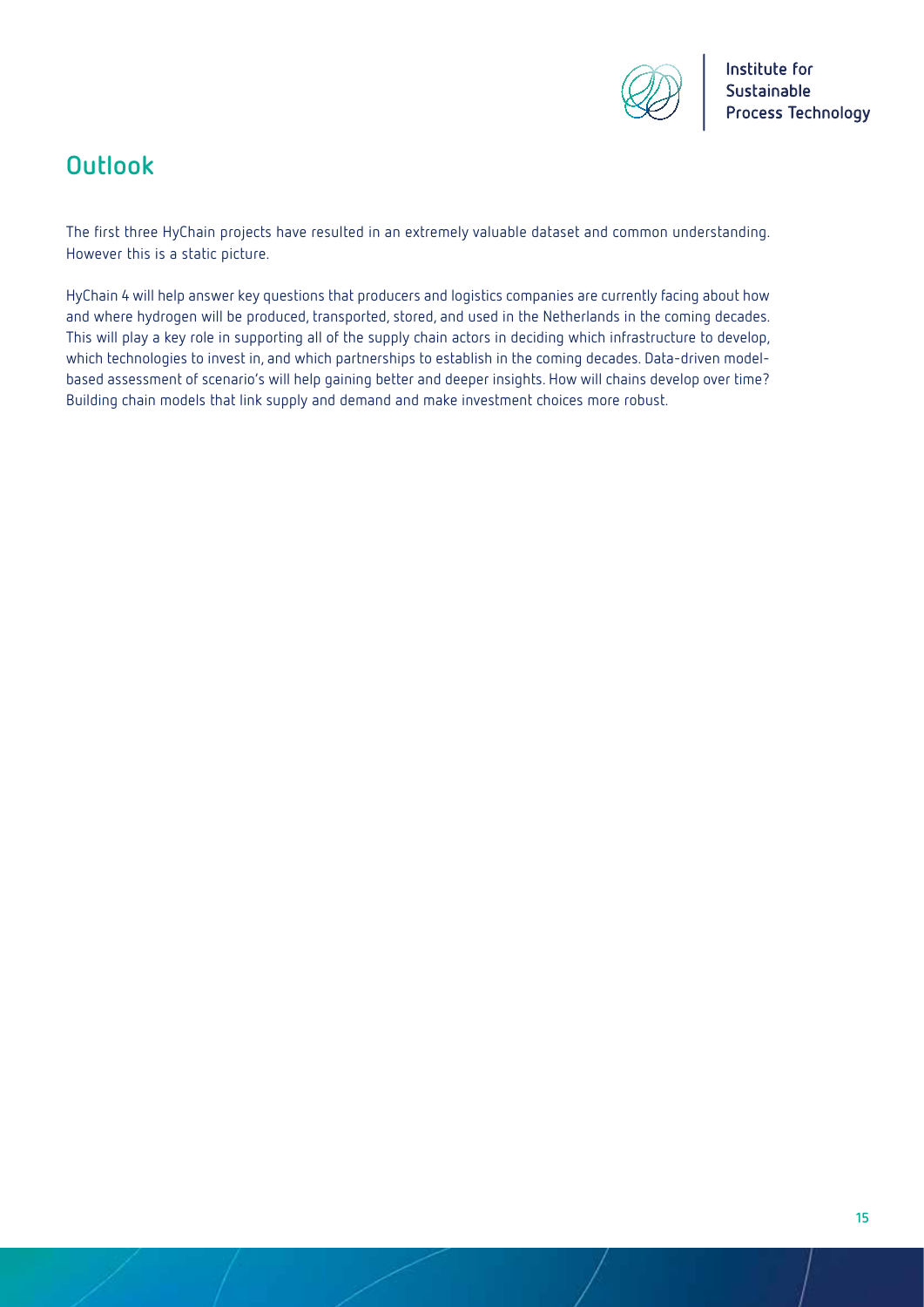### **Colofon**

**TITLE** HyChain 1, 2 & 3

**SUBTITLE** A management summary

**PUBLICATION DATE** December 5th, 2019

**AUTHOR** Jaco Reijerkerk (Ekinetix), on behalf of the HyChain consortium

**COPYRIGHT** © Institute of Sustainable Process Technology (ISPT)

**PUBLISHED BY** Institute of Sustainable Process Technology (ISPT)

**ADDRESS** Groen van Prinstererlaan 37, 3818 JN Amersfoort, The Netherlands

**TELEPHONE NUMBER** +31 (0)33 700 97 97

**E-MAIL** info@ispt.eu

**WEBSITE** www.ispt.eu

#### **ABOUT THIS REPORT**

This report is a management summary of the reports of three HyChain projects:

- HyChain 1: Assessment of future trends in industrial hydrogen demand and infrastructure
- HyChain 2: Cost implications of importing renewable electricity, hydrogen and hydrogen carriers into the Netherlands
- HyChain 3: Hydrogen Supply Chain Technology Assessment

![](_page_14_Picture_17.jpeg)

This summary as well as the full reports and tools can be found on www.ispt.eu/projects/hychain.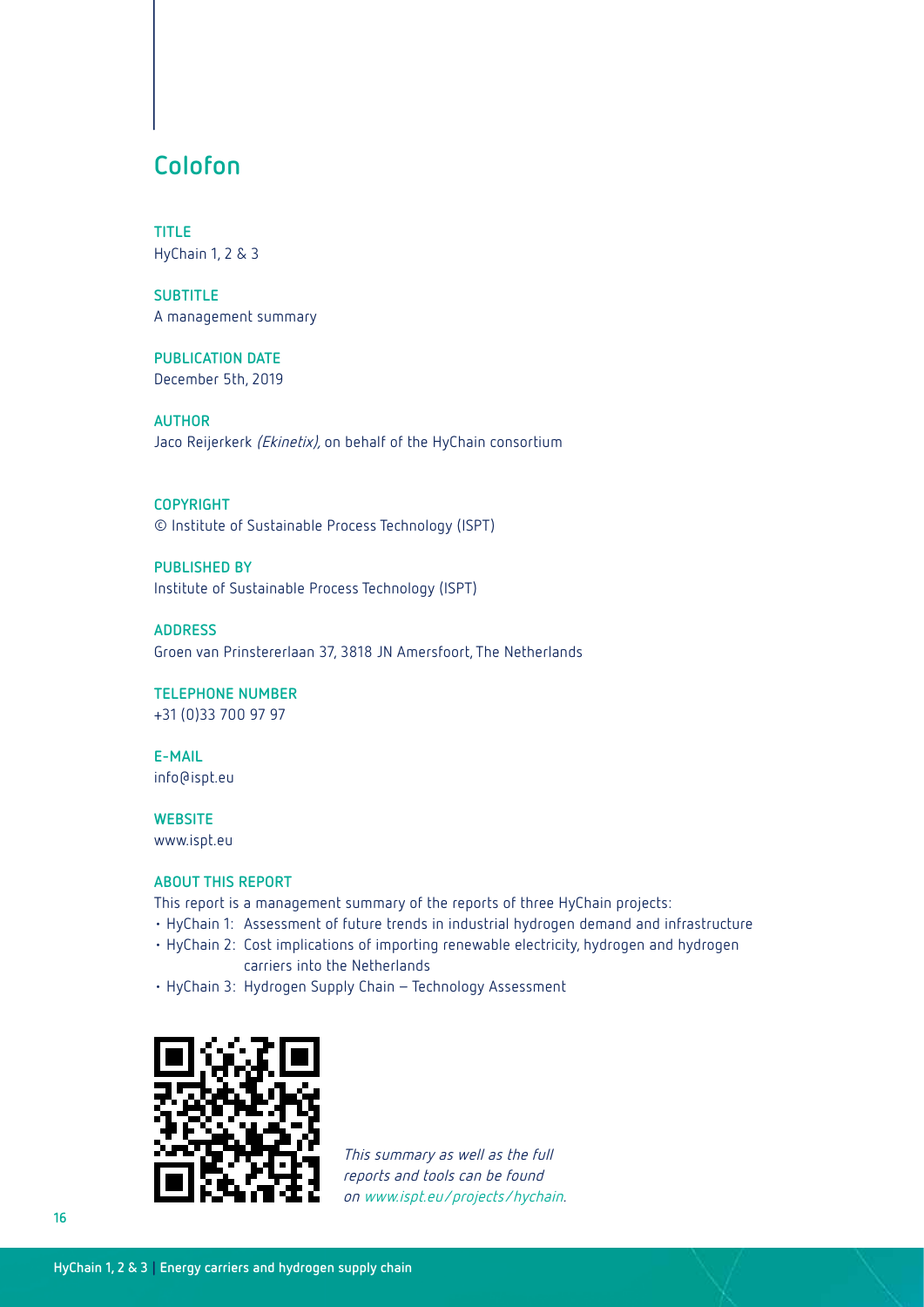![](_page_15_Picture_0.jpeg)

#### **THE HYCHAIN PROJECT**

The HyChain project is initiated by the Institute for Sustainable Process Technology (ISPT) and is part of the Hydrohub Innovation Program. Its mission is 'Largescale electrolysis-based production of sustainable, low cost, hydrogen as a driver for circular industrial chains'. The project is part of the ISPT cluster System Integration. The HyChain central research focuses on the question: 'How can we make an optimization for all the full value chain to deliver the lowest cost, carbon-neutral hydrogen to Dutch industry (domestic and global production) and what barriers and bottlenecks stand in the way?'.

### **PUBLIC FUNDING**

The project received public funding from The Netherlands Enterprise Agency (RVO) under Grant TSE-18, Grant TSE-17 and Grant TSE-01 Topsector Energiestudies.

#### **CONSORTIUM PARTNERS**

![](_page_15_Picture_7.jpeg)